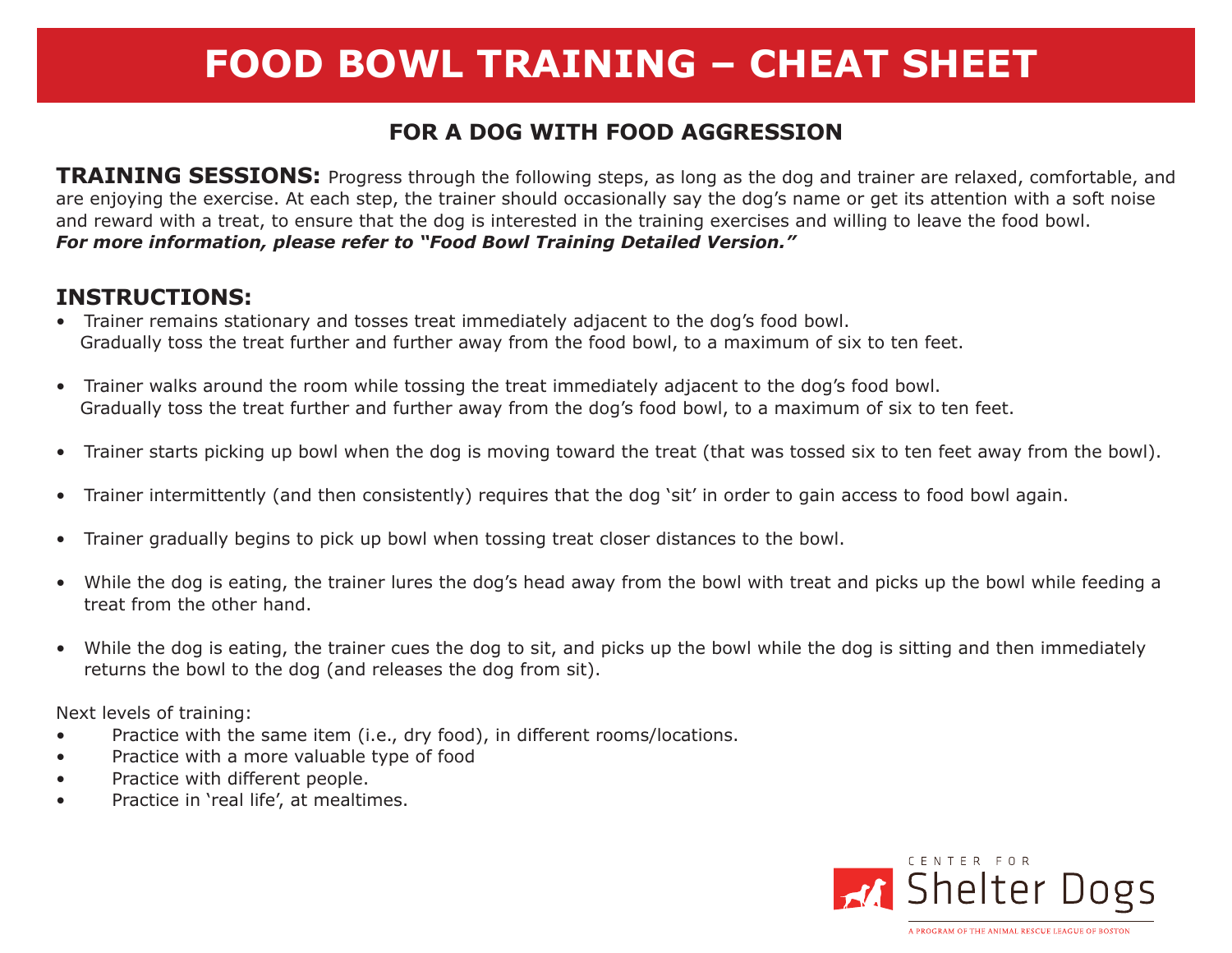# **FOOD BOWL TRAINING (DETAILED)**

#### **For a dog with food aggression**

**GOAL:** To teach the food aggressive dog to behave in a friendly or neutral manner to people around a food bowl. The dog should learn that the food bowl is NOT a source of stress or conflict, and that good things happen when people are near the bowl.

#### **GENERAL RULES:**

- Evaluate the dog to find two to three different types of treats that the dog LOVES.
- Begin training exercises with dry dog food (or lower value food).
- Training session should last 5 to 10 minutes, and should occur once to twice daily at mealtimes.
- The dog should NOT be stressed by your presence. If the dog is stressed, you need to be farther away from the dog and/or need a lower value food in the bowl.
- If the dog is not interested in the game or shows signs of stress, modify your training plan, or end the session and try again later.
- If the dog demonstrates stiff body posture, shows teeth, growls, snaps, attempts to bite or bites, allow the dog to HAVE what it is guarding. Immediately, slowly and calmly move away from the dog and end the session.
- In each new training session, always begin at a much easier step than you ended on in the previous session. A dog's tendency to be possessive may vary from day to day.
- Every time you make the game more challenging (change the game AT ALL, i.e., working with a new person, starting to move around after only doing sessions while sitting), you must decrease the difficulty of the task (make it less stressful for the dog to willingly leave the food).
- Throughout these exercises, occasionally toss or drop a treat directly into the bowl (to teach the dog that when a hand is a approaching, it is bringing good things).
- Progress at the dog's comfort level. Depending on the dog's possessiveness, you may progress through all the steps during your first training session, or it may take a 30 sessions to safely and successfully get through them.
- While doing these sessions, you may wish desensitize and counter-condition the dog to the fake hand used in testing by presenting the fake hand to the food bowl (with a valuable treat in its hand) four to five times, toward the end of a session.



(next)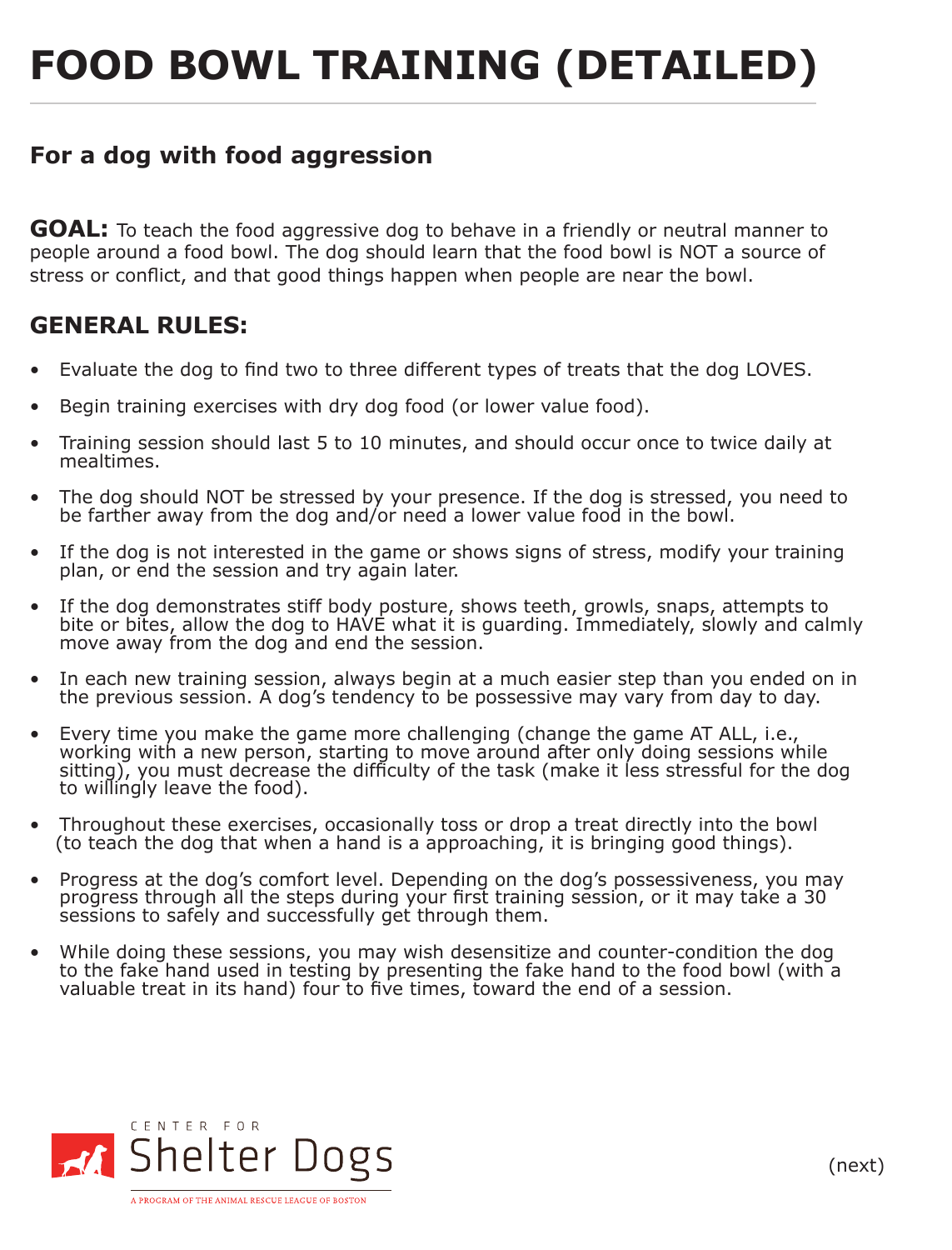# **TRAINING SESSIONS**

- 1. Train the dog to 'sit' before you give the dog the food bowl.
- 2. Give the dog the food bowl with dry food in it, and allow the dog to settle in to eating the food.
- 3. Always trade the item that the dog is potentially possessive of for something that the dog considers of higher value (TASTY treats).
- 4. As long as the dog and trainer are relaxed, comfortable and are enjoying the session, progress through the following step(s). At each step, the trainer should occasionally say the dog's name or get its attention with a soft noise and reward with a treat, to ensure that the dog is interested in the training exercises and willing to leave the bowl. It may take one session to progress through all of these steps or it may take thirty; progress at the dog's comfort level.
	- Trainer remains stationary and tosses treat immediately adjacent to the dog's food bowl.
	- Gradually toss the treat further and further away from the bowl, to a maximum of six to ten feet.
	- Trainer walks around the room while tossing the treat immediately adjacent to the dog's bowl.
	- Gradually toss the treat further and further away from the dog's bowl, to a maxi mum of six to ten feet.
	- Trainer starts picking up bowl when the dog is moving toward the treat that was tossed six to ten feet away from the bowl.
	- Trainer intermittently (and then consistently) requires that the dog 'sit' in order to gain access to food bowl again.
	- Trainer gradually begins to pick up bowl when tossing treat closer distances to the bowl.
	- While the dog is eating the trainer lures the dog's head away from the bowl with treat and picks up the bowl while feeding a treat from the other hand.
	- While the dog is eating, the trainer cues the dog to sit, and picks up the bowl while the dog is sitting and then immediately returns the bowl to the dog (and releases the dog from sit).
- 5. Next levels of training:
	- Practice with the same item (i.e., dry food), in different rooms/locations.
	- Practice with a more valuable type of food
	- Practice with different people.
	- Practice in 'real life', at mealtimes.